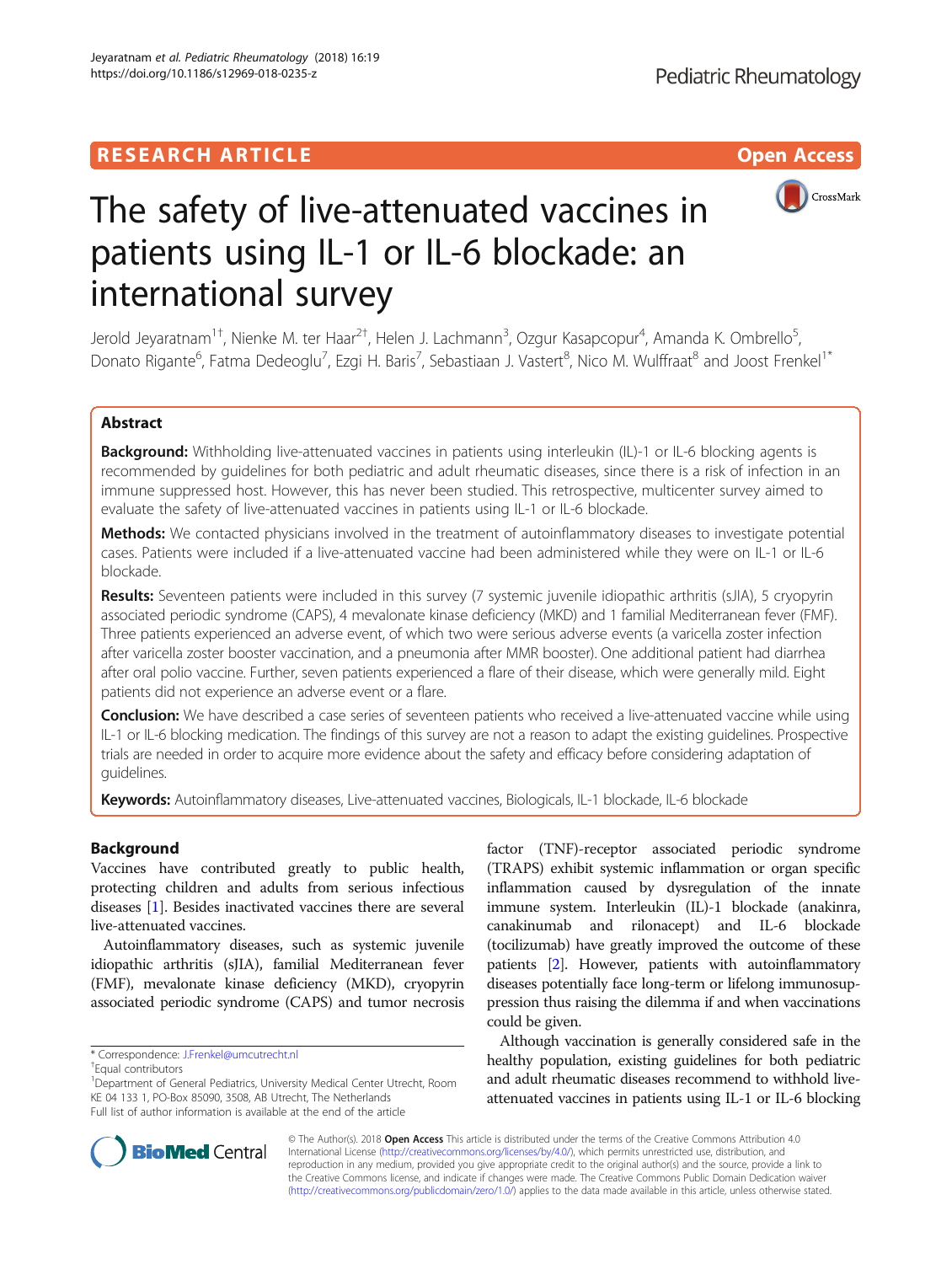agents, because of lack of safety data and the (theoretical) risk of introducing infection in an immune suppressed host [[3](#page-4-0)–[5](#page-4-0)]. On the other hand, patients with autoinflammatory diseases might especially benefit from protection against infectious diseases, as the immunosuppressive therapy renders them more susceptible to infections [\[6](#page-4-0), [7](#page-4-0)]. In clinical practice, vaccination can be considered on a case-to-case basis weighing the risk of natural infection versus the risk of vaccination, e.g. measles mumps and rubella (MMR) vaccination during measles outbreaks or yellow fever vaccine before travelling to endemic regions.

In this retrospective survey, we aimed to evaluate the safety and efficacy of live-attenuated vaccines in patients using IL-1 or IL-6 blockade.

## Methods

Via the Paediatric Rheumatology European Society and the International Society for Systemic Auto Inflammatory Diseases pediatric and adult rheumatologists and immunologists were contacted by e-mail in January 2016 in order to recruit potential cases. A reminder was sent up to three times, if no response was obtained. Patients were included if they had received a live-attenuated vaccine while using IL-1 blockade or IL-6 blockade.

Ethical approval was obtained by the institutional ethical committee in accordance with local ethical regulations; the survey was conducted in accordance with the ethical principles of the declaration of Helsinki. Written informed consent was obtained from the patient or the legal guardians in case of minors according to local requirements. Demographic and clinical data were collected by local physicians and were anonymized. Adverse events were categorized as adverse events and serious adverse events. Serious adverse events were defined as events leading to death, life-threatening events, events leading to hospitalization, prolonged hospitalization and events leading to severe and/or permanent disability  $[8]$  $[8]$ . A flare was defined as the presence of any symptoms of the disease, e.g. fever, rash, abdominal pain and diarrhea.

## Results

In total 85 physicians from 23 countries were contacted. In total, seventeen patients were included: 7 sJIA, 5 CAPS, 4 MKD and 1 FMF. The median age at vaccination was 9 years (1–58 years), 11 patients were female. Most patients received a booster vaccine for MMR, but patients also received varicella zoster, yellow fever and oral polio vaccines. Patient characteristics are listed in Table [1.](#page-2-0) The patients are discussed in more detail below.

## Adverse events

Three patients reported an adverse event after vaccination, of whom two were categorized as severe due to the need for hospitalization.

Patient 1 was a seven-year-old girl with sJIA, who was treated with multiple immunosuppressive agents at the same time, including prednisone, methotrexate (MTX), thalidomide, leflunomide and anakinra. Sixteen days after she received a varicella zoster booster vaccination, she developed vesicles on her trunk and a few on her scalp and extremities. The diagnosis of varicella zoster infection was made on the clinical phenotype; the virus could not be isolated. Because of suspected varicella in an immunocompromised host, she was admitted to hospital for 4 days and was discharged with a 10-day course of intravenous acyclovir. As there was no known exposure to other varicella cases, the infection in this child was considered to be caused by the vaccination itself.

Patient 2 suffered from sJIA and was treated with canakinumab. She was accidentally vaccinated with MMR booster by the vaccination campaign in Turkey. One week after vaccination she was diagnosed with pneumonia, which was confirmed by X-ray. As it was considered to be a bacterial pneumonia, treatment with cefuroxime axetil was started. The patient was hospitalized for 5 days. Besides the pneumonia, she had a sJIA flare with fever and rash during the same period. This flare was treated with low-dose prednisone with good response. The impression of the physicians in charge was that this was a flare of her sJIA. Although extremely unlikely, the coincidence of fever, rash and pneumonia could also be ascribed to measles, introduced by vaccination.

The last patient (patient 3) with an adverse event was a sJIA patient treated with tocilizumab. One week after vaccination with oral polio vaccine, the patient experienced diarrhea, which was treated with oral fluid replacements, co-trimoxazol and probiotics. This adverse event was thought to be caused by the vaccine, especially since other family members did not suffer from diarrhea.

## Flares

In total seven patients reported a flare of their disease after vaccination. A MKD patient (patient 4) received 100 mg anakinra daily, which was stopped 3–4 days before booster vaccination with varicella zoster and restarted 1 day after vaccination. He experienced fever after vaccination. Since the fever was thought to be caused by a flare, the patient was treated with the normal dose of anakinra. Patient 5 used anakinra (150 mg) during MKD flares only, since the disease was relatively quiescent. The days before and after vaccination with varicella zoster, anakinra was not administered. After vaccination he experienced fever, which was treated with anakinra. Patient 6 was 4 years old when she received her first MMR and varicella zoster vaccines. Her disease was incompletely controlled under treatment with canakinumab 4 mg/kg every 6 weeks. Canakinumab was stopped 3 months before and restarted 3 months after vaccination. Before vaccination she experienced low grade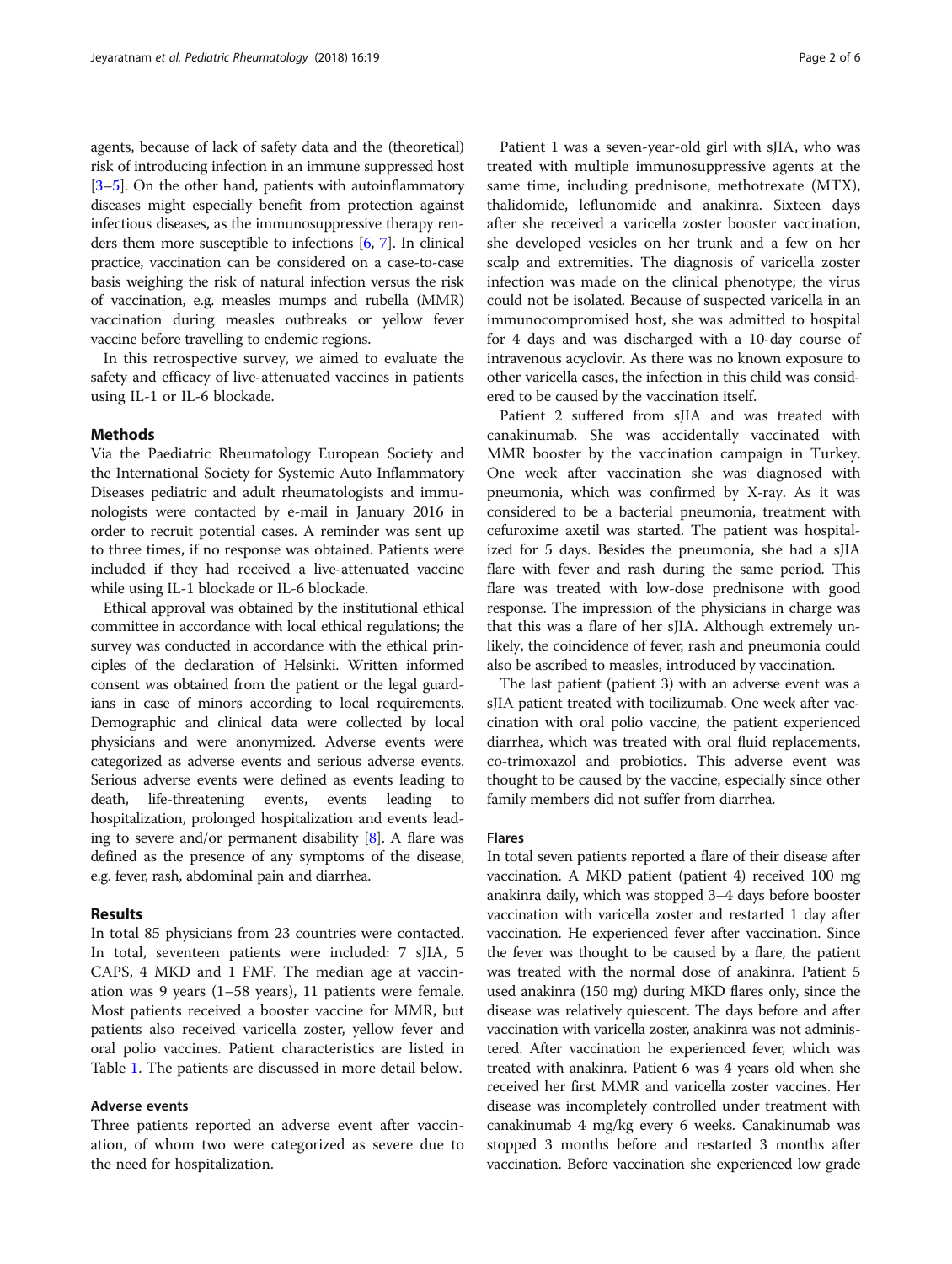<span id="page-2-0"></span>

|                         |        |                | Table 1 Characteristics of all vaccinated patients |            |                                               |                                                              |                                                                        |                                                           |                               |                          |
|-------------------------|--------|----------------|----------------------------------------------------|------------|-----------------------------------------------|--------------------------------------------------------------|------------------------------------------------------------------------|-----------------------------------------------------------|-------------------------------|--------------------------|
| $\tilde{\Delta}$        | Gender | Age (y)        | Country                                            | Disease    | ase activity<br>Disea                         | Biological                                                   | Other DMARDs                                                           | Vaccination                                               | Adverse events                | Flare                    |
|                         | Female |                | USA                                                | SJIA       | Inactive                                      | Anakinra 4 mg/kg/day                                         | Prednisone (0.12 mg/kg/day)<br>Methotrexate Leflunomide<br>Thalidomide | Varicella zoster (booster)                                | Varicella zoster<br>infection |                          |
| $\sim$                  | Female |                | Turkey                                             | SJIA       | Inactive                                      | Canakinumab 4 mg/kg/<br>2 months                             | Prednisone (5 mg/day)<br>Vethotrexate                                  | MMR booster                                               | Pneumonia                     | Yes                      |
| $\sim$                  | Male   | $\sim$         | Turkey                                             | $5$ JIA    | Inactive                                      | Tocilizumab 12 mg/kg/<br>monthly                             | Prednisone (2.5 mg/day)                                                | Oral polio vaccine                                        | Diarrhea                      | $\overline{1}$           |
| 4                       | Male   | $\supseteq$    | USA                                                | <b>SKO</b> | Inactive                                      | Anakinra <sup>a</sup> 100 mg/day<br>$(STOP 3-4D-1D)$         |                                                                        | Varicella zoster (booster)                                |                               | Yes                      |
| $\overline{\mathsf{S}}$ | Male   | $\sigma$       | USA                                                | <b>SKW</b> | Inactive                                      | Anakinra <sup>a</sup> 150 mg during<br>flare (STOP 2D-1D)    |                                                                        | Varicella zoster (booster)                                |                               | Yes                      |
| $\circ$                 | Female | 4              | USA                                                | <b>NIN</b> | $\stackrel{\geq}{\equiv}$<br>active<br>Partia | Canakinumab <sup>a</sup> 4 mg/kg/6<br>weeks (STOP 3 M-3 M)   |                                                                        | Varicella zoster (first vaccine)<br>and MMR first vaccine | $\mathbb{I}$                  | Yes                      |
| $\overline{ }$          | Female | $\sim$         | Turkey                                             | FMF        | Inactive                                      | Canakinumab 4 mg/kg/<br>monthly                              | Prednisone (2.5 mg/day)<br>Colchicine                                  | MMR booster                                               |                               | Yes                      |
| $\infty$                | Female | G              | Netherlands                                        | 511A       | Inactive                                      | Anakinra <sup>a</sup> 1.7 mg/kg/<br>$2$ days (STOP $2D-3D$ ) | Methotrexate                                                           | MMR booster                                               |                               | Yes                      |
| $\circ$                 | Male   | $\sim$         | Netherlands                                        | $5$ JIA    | Inactive                                      | Tocilizumab 132 mg/14 days)                                  | Prednisone (2.5 mg/day)                                                | Varicella zoster (first vaccine)                          |                               | Yes                      |
| $\supseteq$             | Male   | $\supseteq$    | kaly                                               | CAPS       | Inactive                                      | Anakinra <sup>a</sup> 1.5 mg/kg/<br>day (STOP 3D-14D)        | Methylprednisolone<br>$(0.06 \text{ mg/kg/day})$                       | MMR booster                                               |                               |                          |
| $\overline{-}$          | Female | $\supseteq$    | kaly                                               | M          | Partially<br>active                           | Anakinra <sup>a</sup> 1.4 mg/kg/<br>day (STOP 3D-28D)        |                                                                        | MMR booster                                               |                               |                          |
| $\approx$               | Female | $\circ$        | Netherlands                                        | $5$ JIA    | Inactive                                      | Anakinra 40 mg/3 days                                        |                                                                        | MMR booster                                               |                               |                          |
| $\frac{1}{2}$           | Male   | $\circ$        | Netherlands                                        | 511A       | Inactive                                      | Tocilizumab 8 mg/kg/<br>2 weeks                              | Methotrexate                                                           | MMR booster                                               |                               |                          |
| $\overline{4}$          | Female | 58             | Kingdom<br>United                                  | CAPS       | Inactive                                      | Anakinra <sup>a</sup> 100 mg/day<br>$(TOP 3D-3D)$            |                                                                        | Yellow fever (first vaccine)                              |                               |                          |
| $\overline{1}$          | Female | 28             | Kingdom<br>United                                  | CAPS       | Inactive                                      | Anakinra <sup>a</sup> 100 mg/day<br>(STOP 3D-3D)             | $\overline{\phantom{a}}$                                               | Yellow fever (first vaccine)                              | $\overline{\phantom{a}}$      | $\overline{\phantom{a}}$ |
| $\overset{\circ}{=}$    | Female | 26             | Kingdom<br>United                                  | CAPS       | Inactive                                      | Anakinra <sup>a</sup> 100 mg/day<br>$STOP 3D-3D$             | $\overline{\phantom{a}}$                                               | Yellow fever (first vaccine)                              | $\overline{\phantom{a}}$      | $\overline{\phantom{a}}$ |
| $\Box$                  | Female | $\overline{4}$ | Kingdom<br>United                                  | CAPS       | Inactive                                      | Canakinumab (150 mg/<br>2 months)                            |                                                                        | Yellow fever (first vaccine)                              |                               |                          |
| مامنه                   |        |                |                                                    |            | É                                             |                                                              |                                                                        |                                                           |                               |                          |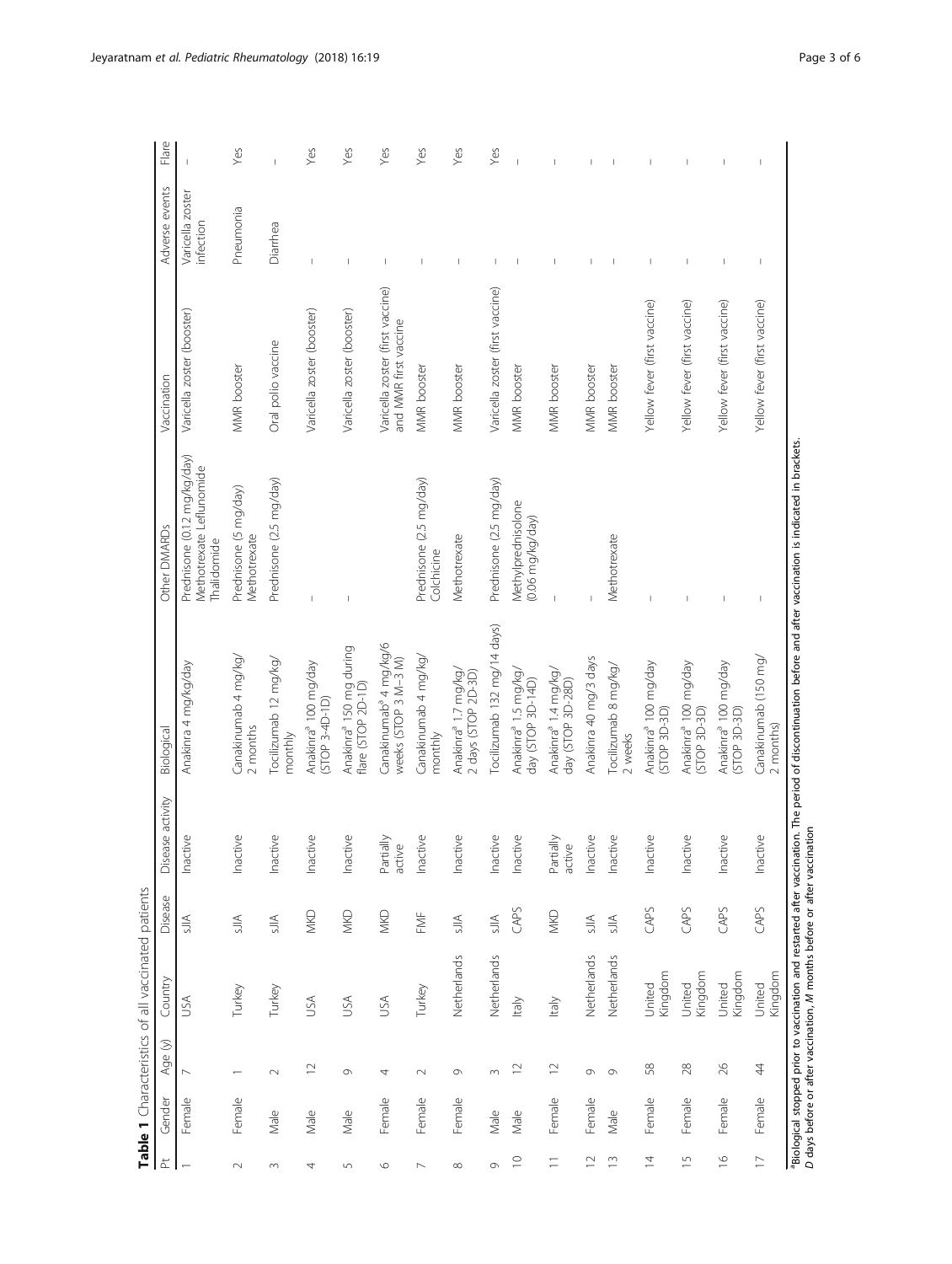fevers every week. After vaccination she had a mild flare with fever, vomiting, diarrhea and headache. This flare was treated with acetaminophen and ibuprofen. Patient 7 was treated with canakinumab due to colchicine resistant FMF. Besides FMF, she also suffered from inflammatory bowel disease. The vaccination with MMR booster was administered accidentally by the primary health service in Turkey. Due to this vaccination the next dose of canakinumab was withheld; the following dose was given 2 months after vaccination. One week after vaccination the patient had an FMF attack with fever and abdominal pain, which led to hospitalization. During hospitalization she was treated with low-dose prednisone (2.5 mg/day) and colchicine (0.5 mg/ day) with good response. After 8 days she was discharged in good condition.

In another patient (patient 8) who suffered from sJIA, anakinra was stopped 2 days before and restarted 3 days after vaccination. After MMR booster vaccination she experienced a mild flare with some exanthema, but without fever, which was probably due to the stop of anakinra. This flare did not require any additional treatment.

Patient 9 was a young boy with Down syndrome and sJIA complicated by macrophage activation syndrome. He was initiated on tocilizumab treatment at a very young age, before experiencing varicella zoster infection; therefore, he was vaccinated with a first varicella zoster vaccine, in order to acquire immunity in a controlled setting. After vaccination he suffered from a mild flare with subfebrile temperature, exanthema and malaise. After this flare, the physician and parents decided not to repeat varicella vaccination.

## Patients without flares or adverse events

Eight patients did not experience a flare or an adverse event. Patient 10 suffered from Chronic Infantile Neurological Cutaneous Articular (CINCA) syndrome, the most severe form of CAPS, which was treated with anakinra. At the age of 12 years he received MMR vaccination as a routine administration of the booster vaccine. Treatment with anakinra was stopped 3 days before vaccination and restarted 2 weeks afterwards. He did not have any adverse events. Patient 11 who had MKD was in partial remission at the time of vaccination. The treatment of anakinra was stopped 3 days before vaccination and restarted 4 weeks afterwards. The last two patients were Dutch sJIA patients with inactive disease on anakinra (patient 12) or tocilizumab and MTX (patient 13). They received the MMR booster vaccine through the national vaccination program, and reported no symptoms afterwards. Patients 14–16 concerned a mother and two daughters all suffering from CAPS, which was treated with anakinra. In order to be protected against yellow fever during travel, they were all vaccinated without any problems. The three of them suspended anakinra for 3 days prior and 3 days after vaccination. The last patient (patient 17) was treated with canakinumab and received a yellow fever vaccination. The vaccine was given 8 weeks after the last dose and the next dose was given 3 weeks after vaccination.

## **Discussion**

This survey describes the safety of live-attenuated vaccine in a case series of patients using IL-1 or IL-6 blocking medication. The seventeen patients in our series reported three adverse events, of which two were categorized as severe, and seven flares, while eight patients did not report any complaints after vaccination. Although adverse events occurred soon after vaccination, coincidence cannot be ruled out. Flares were associated with discontinuation of IL-1 blockade before vaccination in four of the seven patients.

The retrospective design of this survey comes with a number of limitations. Due to this design, information on antibody titers is lacking as these are not routinely measured after vaccination. Therefore, we cannot draw any conclusions about the vaccine efficacy. Further, the small number of patients and the variety in diseases, age, medication and vaccines hampers conclusions on the safety of live-attenuated vaccines in general. Immunological characterization of patients before or after vaccination was not possible due to the retrospective design. The small number and the heterogeneity of the group precluded statistical analysis. The small number of patients included, however, reflects the reluctance of physicians to administer live-attenuated vaccines to patients using these biologicals.

A substantial number of patients in this series were vaccinated inadvertently through national vaccination programs, which has also led to a lack of follow-up data since patients were not monitored by their physician during and after vaccination. Live-attenuated vaccines cannot be considered entirely safe in patients using IL-1 or IL-6 blockade since up to three patients experienced an adverse event, while seven patients experienced a flare to some extent. This should be taken into consideration before administering live-attenuated vaccines in patients using IL-1 or IL-6 blockade.

At least one adverse event was considered to be caused by the micro-organism of the vaccine (patient 2, varicella). However, rash and in particular vesicles are also seen in 3% of healthy children after vaccination with varicella zoster vaccine [\[9](#page-4-0)]. Thus, the reported vesicles after vaccination might also be explained by a common vaccination reaction. In the two other patients with an adverse event it cannot be established with certainty that vaccination led to the symptoms of these patients, as pneumonia and diarrhea are common infections in childhood.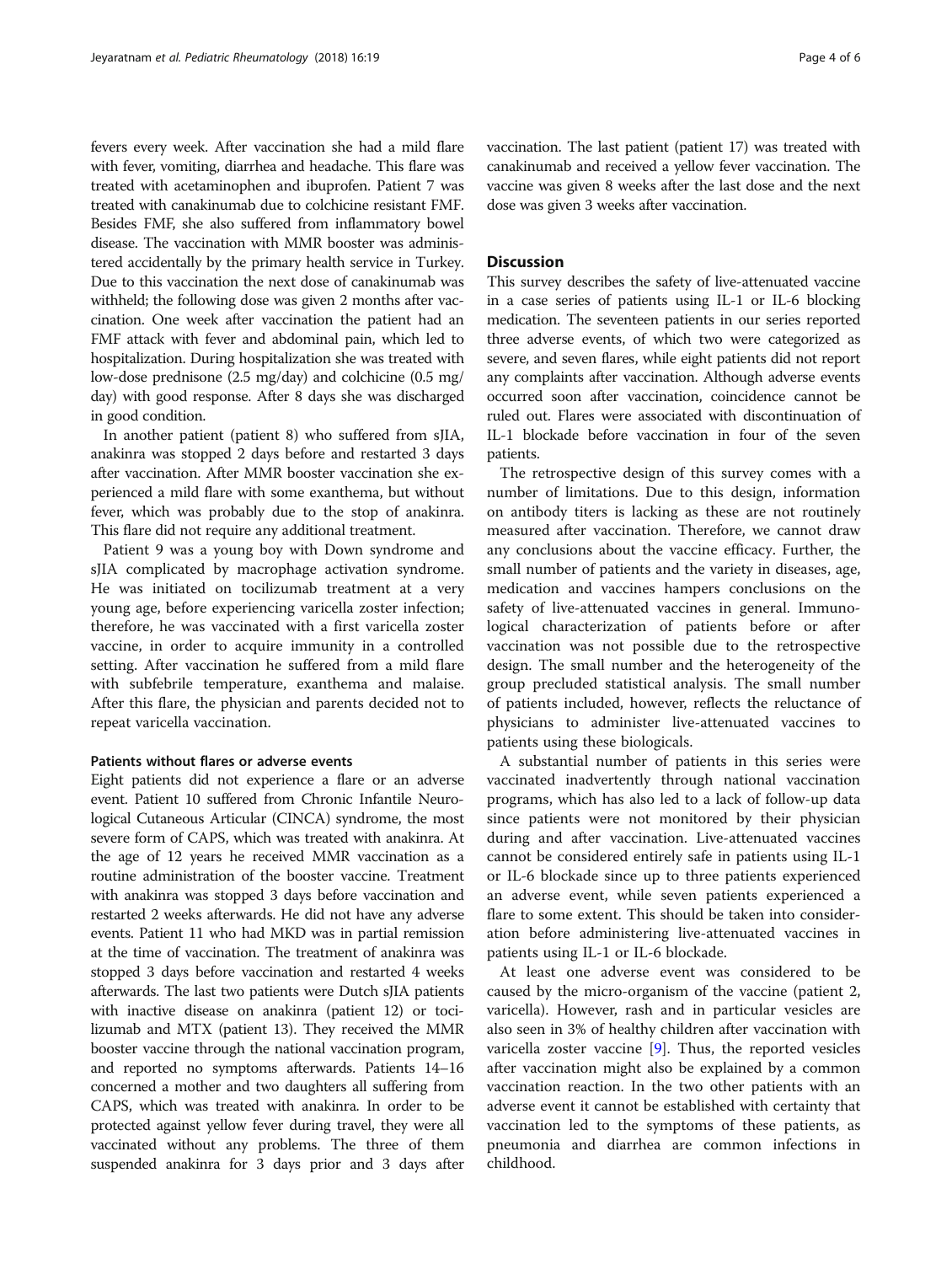<span id="page-4-0"></span>In our series, three of four MKD patients reported a flare after vaccination. It is already known that vaccination is a well-known trigger of fever episodes in MKD [[10](#page-5-0)]. However, in these three patients the biological was stopped around the vaccination, as was the case in a child with another disorder who flared. The discontinuation might have contributed to the flares as well. Further, fever and rash are also quite common symptoms after vaccination in healthy children and adults. For example, fever is noted in 10–15% of children receiving varicella zoster vaccine [9]. After MMR vaccination 17% of healthy children and adults reported fever and 5% mentioned a rash [[11](#page-5-0)].

Several studies have described the safety and efficacy of inactivated vaccines in patients using IL-1 blocking agents [[12](#page-5-0)–[15\]](#page-5-0). Two studies on canakinumab showed no difference in antibody titers between groups on canakinumab and subjects not on canakinumab [[12](#page-5-0), [13\]](#page-5-0). A study on anakinra also did not show a significant difference in antibody responses [[14](#page-5-0)].

The data on disease flares and adverse events after vaccination are conflicting. In the phase-III trial of canakinumab in 109 CAPS patients, fifteen patients received influenza vaccination, five patients pneumococcal vaccination and one patient received MMR vaccine [[16](#page-5-0)]. None of these patients reported an adverse event. Also in the study of 17 CAPS patients on canakinumab, no flares were described. Adverse events included predominantly upper respiratory tract infections. However, a recent study showed that CAPS patients treated with canakinumab reacted severely after pneumococcal vaccination [\[17](#page-5-0)]. Twelve of 18 patients who received pneumococcal immunizations developed vaccine reactions (fever, swelling, erythema, pain), usually within hours after vaccination. Reactions lasted up to 3 weeks. In two patients pneumococcal vaccination triggered CAPS reactivation with systemic inflammation.

## Conclusions

In conclusion, we have described a retrospective case series of seventeen patients who received live-attenuated vaccines while using IL-1 or IL-6 blocking medication. The current data are insufficient to draw any conclusions about the safety of these vaccines in patients using IL-1/ IL-6 blockade. Therefore, more safety and efficacy data are needed before considering adaptation of guidelines. Until that time, physicians should still balance the risk of natural infection versus the risk of vaccination, including disease flares and other adverse events, for each individual patient.

## Acknowledgements

Not applicable

#### Funding

This study did not receive any funding.

#### Availability of data and materials

The dataset used for this study are available from the corresponding author on reasonable request.

#### Authors' contributions

All authors made substantial contributions to conception and design, or acquisition of data, or analysis and interpretation of data. JJ, NMtH and JF were involved in drafting the manuscript. All authors read and approved the final manuscript.

#### Ethics approval and consent to participate

Ethical approval was obtained by the institutional ethical committee in accordance with local ethical regulations; the study was conducted in accordance with the ethical principles of the declaration of Helsinki. Written informed consent was obtained from the patient or the legal guardians in case of minors according to local requirements.

#### Consent for publication

Not applicable

#### Competing interests

The authors declare that they have no competing interests.

#### Publisher's Note

Springer Nature remains neutral with regard to jurisdictional claims in published maps and institutional affiliations.

#### Author details

<sup>1</sup>Department of General Pediatrics, University Medical Center Utrecht, Room KE 04 133 1, PO-Box 85090, 3508, AB Utrecht, The Netherlands. <sup>2</sup>Laboratory for Translational Immunology, University Medical Center Utrecht, Utrecht, the Netherlands. <sup>3</sup>University College Medical School, National Amyloidosis Center, Royal Free Campus, London, UK. <sup>4</sup> Department of Pediatric Rheumatology, Cerrahpasa Medical School-Istanbul University, Istanbul, Turkey. <sup>5</sup>Inflammatory Disease section, National Human Genome Research Institute, Bethesda, MA, USA. <sup>6</sup>Institute of Pediatrics, Università Cattolica Sacro Cuore, Rome, Italy. <sup>7</sup> Division of Immunology, Boston Children's Hospital Boston, MA, USA. <sup>8</sup>Department of Pediatric Rheumatology, University Medical Center Utrecht, Utrecht, the Netherlands.

## Received: 3 January 2018 Accepted: 5 March 2018 Published online: 21 March 2018

#### References

- John M, Davey S. State of the world's vaccines and immunization. Third. Executive summary 2009. URL: [http://apps.who.int/iris/bitstream/10665/](http://apps.who.int/iris/bitstream/10665/70114/1/WHO_IVB_09.10_eng.pdf) [70114/1/WHO\\_IVB\\_09.10\\_eng.pdf](http://apps.who.int/iris/bitstream/10665/70114/1/WHO_IVB_09.10_eng.pdf) Accessed 27 Nov 2015.
- 2. ter Haar N, Lachmann H, Özen S, Woo P, Uziel Y, Modesto C, et al. Treatment of autoinflammatory diseases: results from the Eurofever registry and a literature review. Ann Rheum Dis. 2013;72(5):678–85.
- 3. Heijstek MW, Ott de Bruin LM, Bijl M, Borrow R, van der Klis F, Kone-Paut I, et al. EULAR recommendations for vaccination in paediatric patients with rheumatic diseases. Ann Rheum Dis. 2011;70(10):1704–12.
- 4. van Assen S, Agmon-Levin N, Elkayam O, Cervera R, Doran MF, Dougados M, et al. EULAR recommendations for vaccination in adult patients with autoimmune inflammatory rheumatic diseases. Ann Rheum Dis. 2011;70(3): 414–22.
- 5. ter Haar NM, Oswald M, Jeyaratnam J, Anton J, Barron KS, Brogan PA, et al. Recommendations for the management of autoinflammatory diseases. Ann Rheum Dis. 2015;74(9):1636–44.
- 6. Doran MF, Crowson CS, Pond GR, O'Fallon WM, Gabriel SE. Frequency of infection in patients with rheumatoid arthritis compared with controls: a population-based study. Arthritis Rheum. 2002;46(9):2287–93.
- 7. Fessler BJ. Infectious diseases in systemic lupus erythematosus: risk factors, management and prophylaxis. Best Pract Res Clin Rheumatol. 2002;16: 281–91.4.
- 8. Bankowski Z, Bruppacher R, Crusius I, Gallagher J, Kremer G, Venulet J. Reporting adverse drug reactions. Geneva: Councel for International Organizations of Medical Scientists; 1999.
- 9. CDC. Prevention of varicella updated recommendations of the advisory committee on immunization practices (ACIP). MMWR. 1999;48(RR06):1–5.